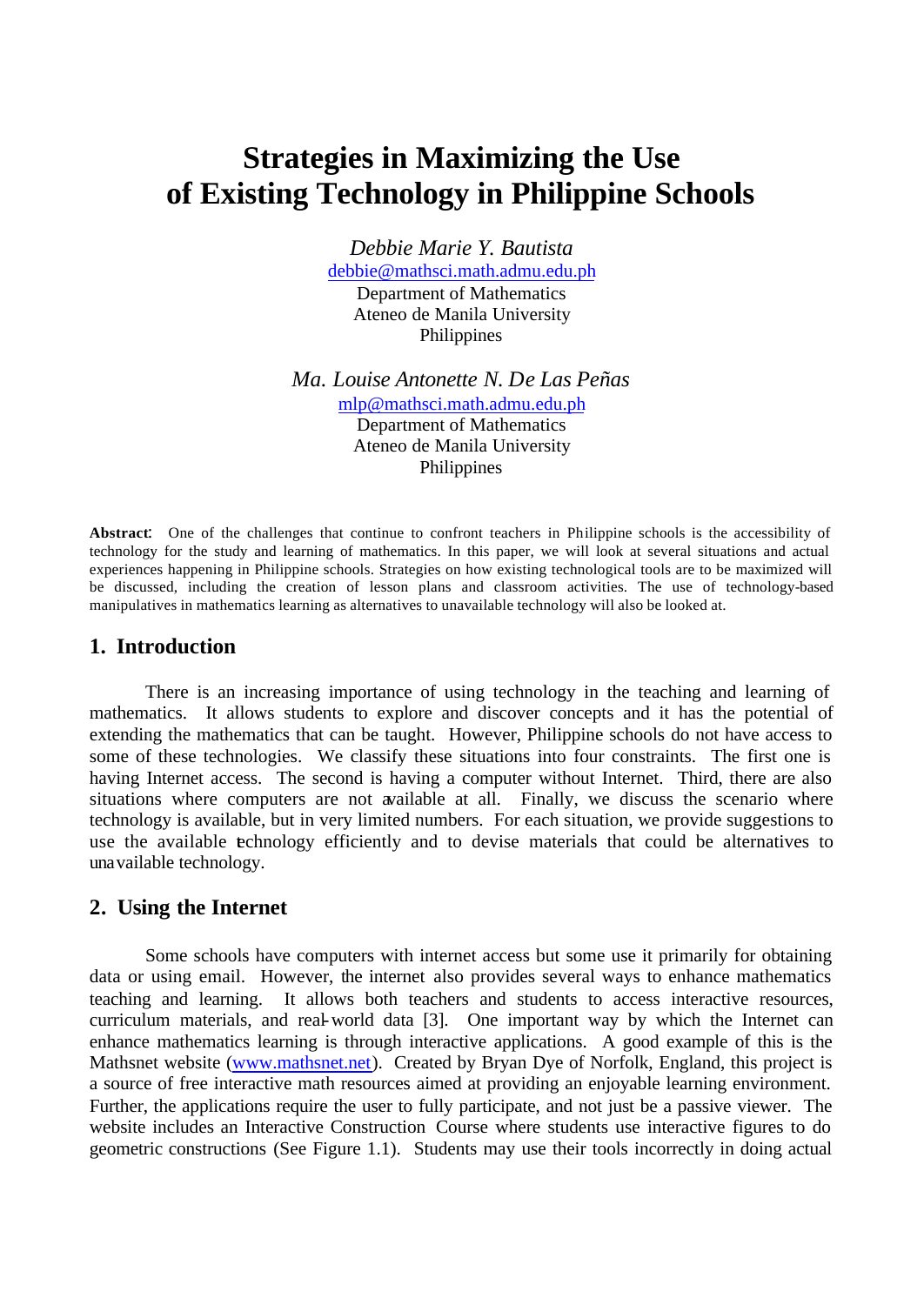compass and straightedge constructions. The interactive course, however, allows students to do precise constructions. There are different levels of difficulty to cater to individual needs. Another advantage is that the applet allows the students to move the original figure and view their own constructions in a dynamic environment. Students can see more clearly the role of these constructions in their own geometric proofs.

Another way by which the internet could be used is through the curriculum materials that it provides [3]. Materials could be found on the teaching and learning of mathematics for all levels. Lesson plans, as well as teaching strategies are available and could be revised to adapt to the Philippine setting. One example would be the lesson plans developed by through the Rational Number Project (http://education.umn.edu/rationalnumberproject/). It is widely recognized that children in Philippine schools have difficulty in learning fractions. The course materials produced



**Figure 2.1** Doing Geometric Constructions on the Internet (http://www.mathsnet.net/campus/construction/ibb4.html)

by this project are the result of a long-term research on how children learn fractions, decimals, and proportionality, and were made accessible over the internet.

## **3. Using Free Software Packages**

Another problem faced by teachers in Philippine schools is the unavailability of some software packages. Fortunately, the internet provides access to a number of shareware applications. Some of these programs are executable files and can be copied directly from one computer to another. Sharing them becomes even more convenient since no installation is required. Thus, even computers without internet access could have copies of these programs. One such resource is Wingeom (795 Kb), which can be downloaded for free from the Peanut Software Homepage (http://math.exeter.edu/rparris/). The program was developed by Rick Parris of Phillips Exeter Academy in New Hampshire. One example of how the program can be used is through investigating the analytic geometry of the parabola (See Figure 3.1). Another possibility is the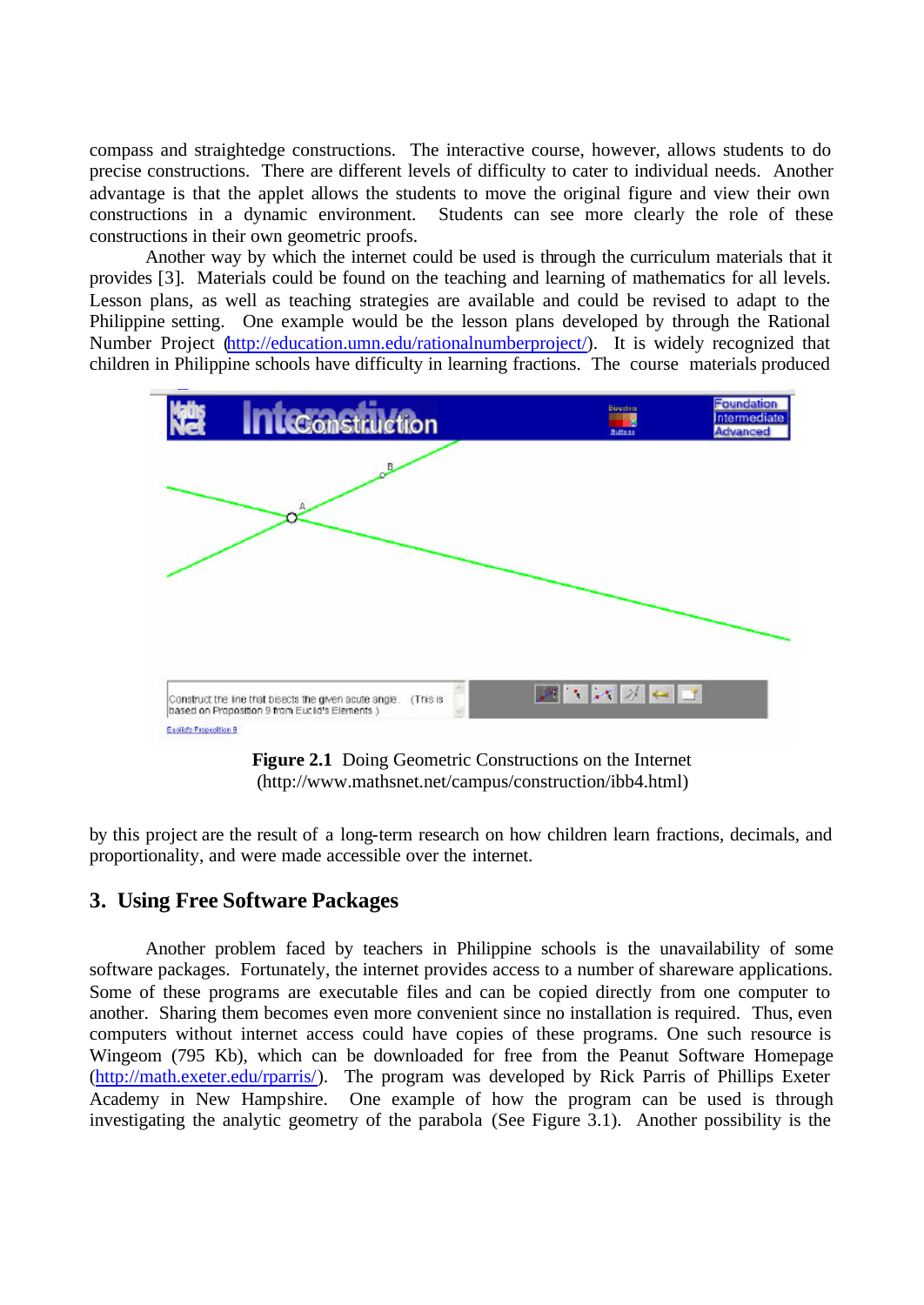

**Figure 3.1** An Animation of the Locus of All Points Equidistant from a fixed point and a fixed line.

exploration of geometric art (See Figure 3.2). This is a Geometer's Sketchpad (GSP) project suggested in [8]. However, Wingeom could be used to perform this GSP project. Concepts related to the construction of such designs could then be analyzed. The same website by Parris is also a source of programs catered to Algebra, Discrete Mathematics, Linear Algebra, and Statistics.



**Figure 3.2** An Animation of Different Possible Designs Obtained by Dragging Vertices.

Another free software package is GRAPES, which was developed by Japanese mathematics teachers (http://www.criced.tsukuba.ac.jp/grapes/). This program has already been translated to English and Spanish. The program could be used to analyze how the derivative of a function is related to the function itself (See Figure 3.3).



**Figure 3.3** An Animation of a Function and its First and Second Derivatives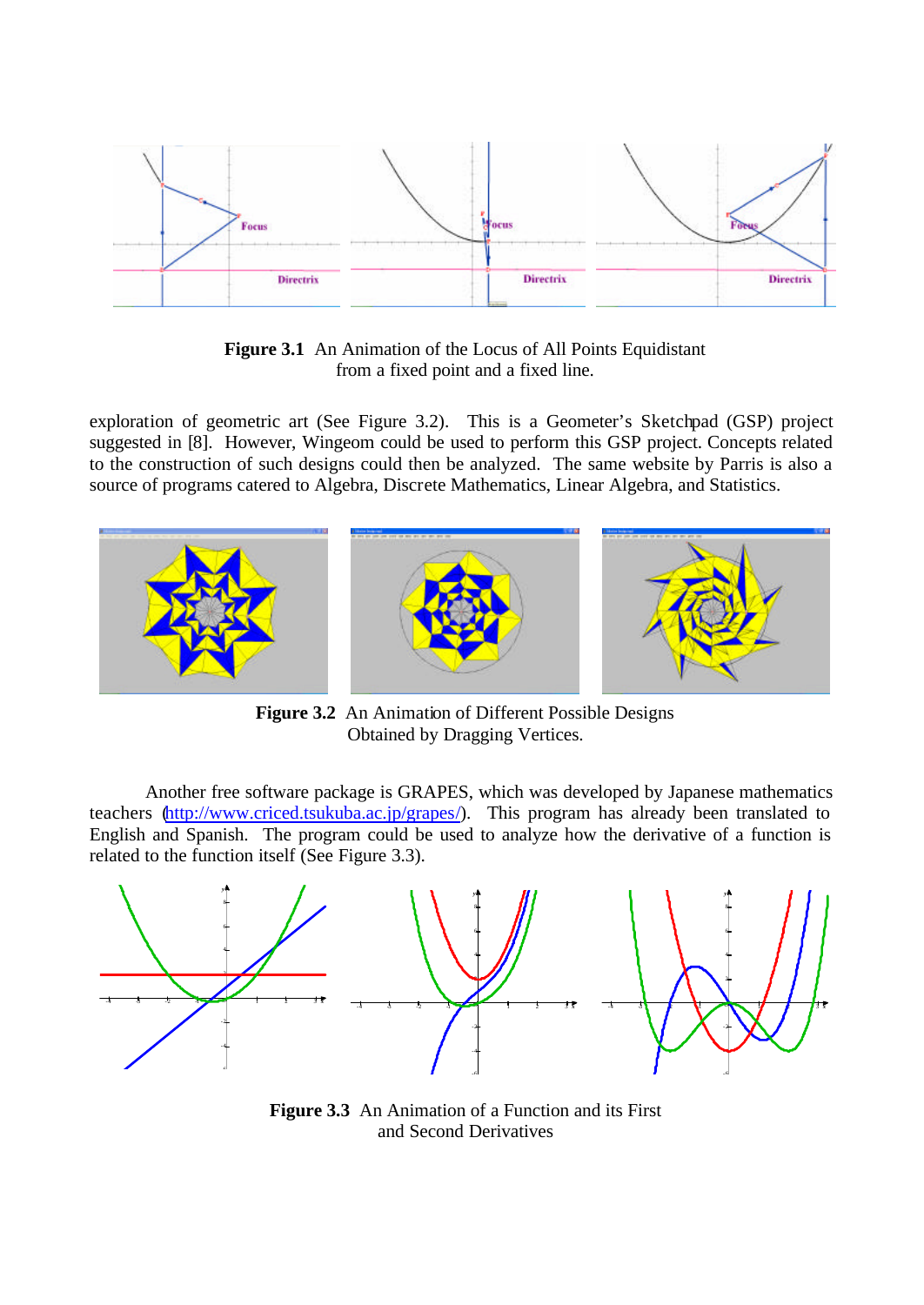These free software packages are not exactly the same as commercial ones, though. For instance, some features in Geometer's Sketchpad, such as creating buttons, are not in Wingeom. The user interface of Wingeom is also simpler and less eye-catching than a commercial package. GRAPES, meanwhile is mostly a tool for graphing, and it cannot show ideas in geometry. However, by learning what a free software package can and cannot do helps the teacher come up with suitable activities for the classroom. It is also advised that teachers try to find free software packages which have features which are not present in the free software currently used. Thus, even if a free software package lacks certain features, it is still possible that some other program would carry that missing feature.

#### **4. Using Technology-Based Manipulatives and Non-Graphic Calculators**

With the advent of newer and more advanced tools and software, one may not see much importance in the ordinary four-function and the scientific calculator. However, it these are still tools which further mathematical thinking and learning. Even though it cannot show a graphical representation, it still has numeric capabilities which could facilitate discussions and group work. These capabilities can be used to the fullest if the teacher has a good grasp of how the tool works.

One activity that utilizes the scientific calculator would be an analysis of real-world data using regression analysis. Students could be asked to make a survey on a relevant and interesting topic. Data gathered could be studied using regression analysis. There are also times when solutions to equations cannot be obtained feasibly by hand. Scientific calculators which can compute roots can then be used. Students get a feel for real-world problems which almost certainly would not result in equations with "clean" solutions. Another topic which can be discussed with the aid of a scientific calculators would be series. For instance, one can see numerically that an infinite series could yield a finite sum while an approximation for the number *e* using Taylor's Formula, gives the expected, yet amazing, result.

In fact, several studies, such as [7] illustrate the many benefits of a non-graphic calculator, even in primary school. Rather than spending a considerable amount of time drilling students on adding numbers, students may use calculators to explore patterns, and to develop skills such as estimation and analysis. Students then have more time to comprehend the problem, allowing them to be more involved in the problem-solving process. Whereas students sometimes answer questions by just guessing the arithmetic operation needed, calculators would give the teacher and the students more time to discuss the ideas and concepts behind the problem-solving task. Calculators would also allow students to explore patterns since students save a lot of time doing computational work and could thus focus more on recognizing existing patterns. Needless to say, appropriate changes must be made in the curriculum to implement the use of calculators even in lower elementary grades. The important thing is to realize that the calculators can be used not only to provide instant results, but they can be used to learn mathematical concepts. It is just a matter of learning how to make lesson plans which give students this opportunity. Traditionally, students may use pencil-and-paper computations to solve percents. Now, they may use calculators to investigate underlying concepts, such as, what happens if a number is repeatedly reduced to 75%. These investigations introduces more elaborate mathematics, such as exponential decay and limits, even though the topic involves elementary arithmetic.

If there is no accessible computer at all, some activities performed using dynamic geometry software could still be replicated using concrete models which can easily made at home. In particular, we construct manipulatives out of ordinary cardboard and pins.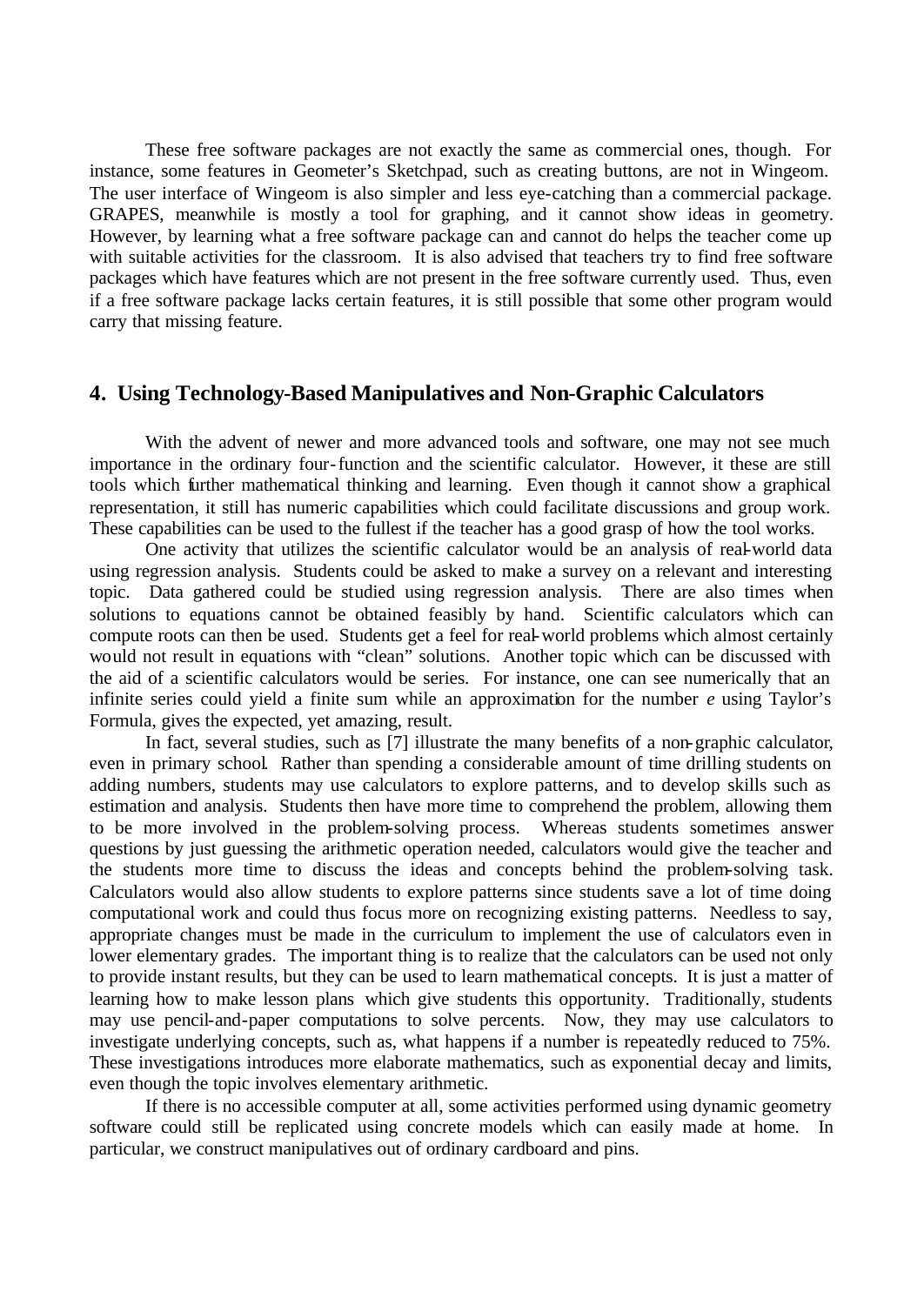Let us consider the following example, performed using dynamic geometry software. Construct a kite *ABCD* (See Figure 4.1(a)). Connect the midpoints of each side to construct a new quadrilateral, which we call the Midpoint Quadrilateral (See Figure 4.1(b)).



**Figure 4.1** A Kite and the Quadrilateral Formed by Joining the Midpoints of its Four Sides.

Using the drag mode, students are able to see properties of that for any kite, the midpoint quadrilateral is always a rectangle (See Figure 4.2).



**Figure 4.2** The Midpoint Quadrilateral is a Rectangle for any orientation, and even if the kite is convex.

The same property could be exhibited using easily available materials. Strips of cardboard are used for the sides, while cardboards with a slit in the middle could serve as sliders, used to connect the midpoints. These sliders are created to allow the lengths they represent to vary, as the kite's orientation varies itself. By alternatively pushing and pulling on the kite's vertices, one can see that the midpoint quadrilateral remains rectangular (See Figure 4.3)



**Figure 4.3** The Midpoint Quadrilateral as Seen Using a Concrete Manipulative.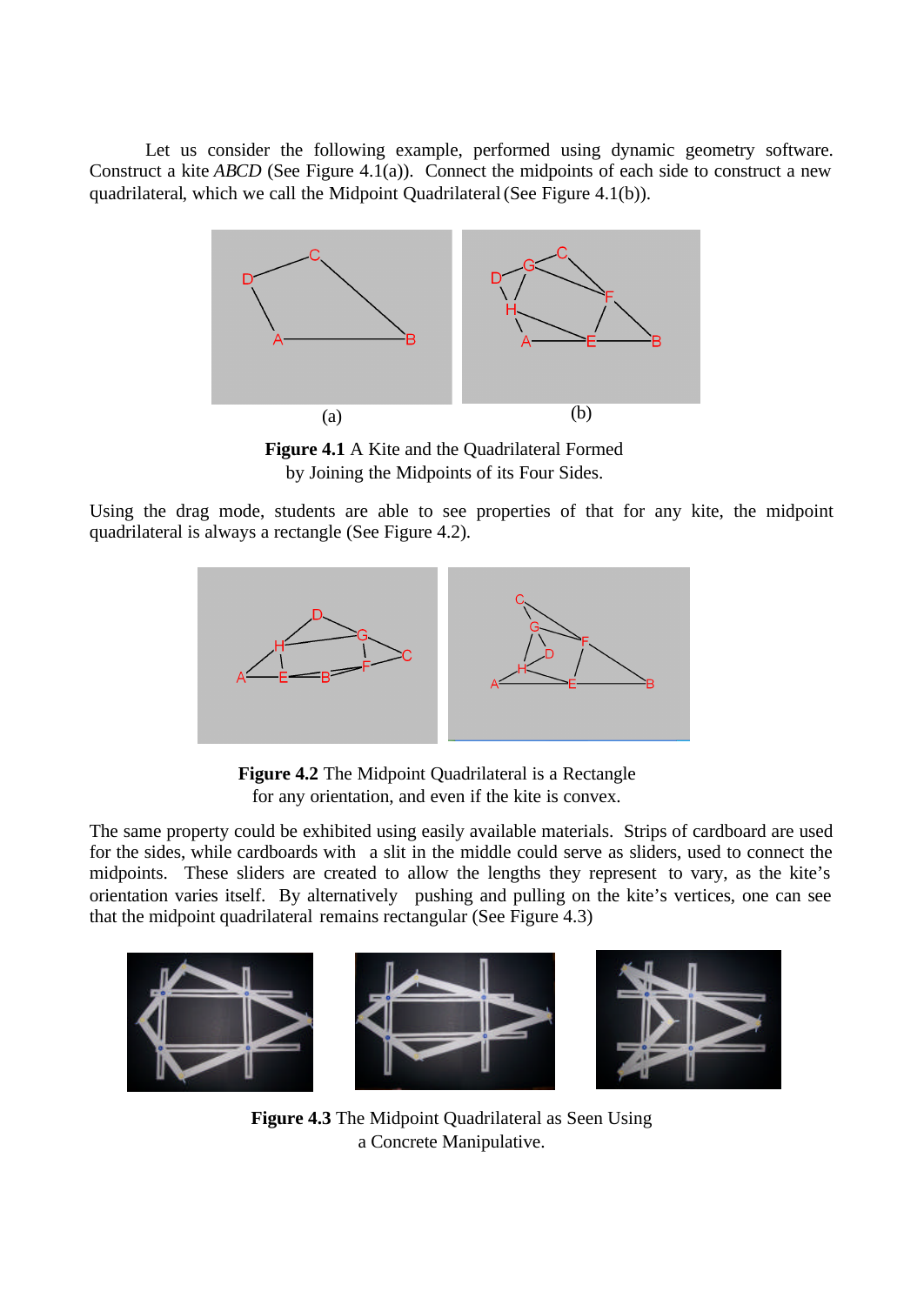The sliders themselves could be used to demonstrate some mathematical results. For instance, as suggested by [1], the sliders could be used to lead students to discover some properties of cyclic quadrilaterals. Use the sliders to construct an apparatus similar to Figure 4.4(a). Fit a circular object inside so that the circle is inscribed in the quadrilateral formed by the apparatus (See Figure 4.4(b). Groups of students may perform the activity using different circle sizes. The students should also be instructed to make different quadrilaterals which circumscribe their circles. This experiment would then allow students to form conjectures about cyclic quadrilaterals.



**Figure 4.4** Different Quadrilaterals Creumscribing a Circular Object

It is a challenge, therefore, to think of new instruments to help students visualize geometric concepts. Many more concepts could be shown using some variations on the above tools. It is up to the teacher to come up with inexpensive manipulatives which can show these geome tric concepts.

#### **5. Maximizing the Influence of a Limited Number of Computers**

We now discuss the case where there are not enough technological tools for each individual student. This subject is treated last since it may be applicable to any of the situations described in Sections 2 to 4. For instance, several suggestions in these sections could be used easily if each student has his own computer or if not, then at least there should be one computer equipped with a video display. However, this is not always the case. Very often, not all students could use the tools simultaneously, while some schools do not have an LCD or even an overhead projector. In this section, we suggest ways by which to work out the problem.

For simplicity, let us consider the case where there are only five graphing calculators in a classroom of 50 students. It has been recommended by Alejandre [2], that the calculators could be used as one of the stations within a menu of stations. This is a technique wherein several areas are set up in the classroom, with each area having its own set of tasks or instructions to be completed by a group of students. Thus, in a class of 50 students, the chairs could be arranged facing each other in 11 groups of four, and two groups of three. Alejandre also suggested having one or two more areas than there are groups of students so that students could move around once they complete the activity in their station. In our scenario, since there are only five graphing calculators, then only 5 of the stations would be equipped with one. The activities for the rest of the station should be answerable by hand or by some other method.

As an illustration, consider the following activity where students use graphing calculators to learn graphing transformations such as translations and reflections. Some papers exploring the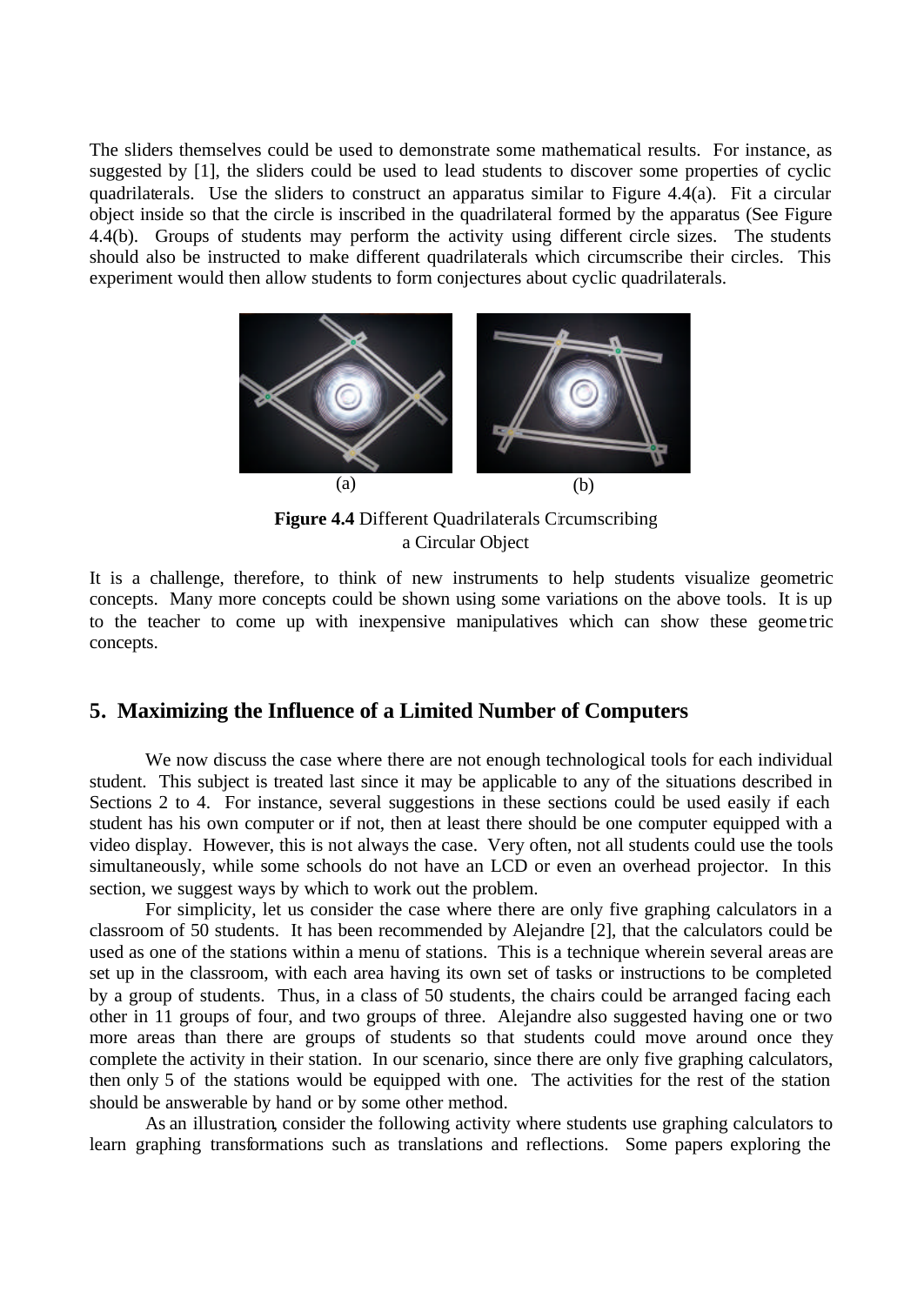possibility of teaching this topic through art designs are shown in [5] and [6]. Sample designs are shown in Figure 5.1. In these papers, students are tasked to create designs by graphing equations or inequalities. Ideally, each student should have his own graphing calculator so that he can do a design of his own. How can a teacher perform these activities in a classroom with only five graphing calculators?



Figure 5.1 Some Designs that Could be Reproduced by Graphing Equations

One option is to divide students into groups of five, and organize several stations within the classroom. All the five calculators should be located on one station. The group assigned to this station would make their own design by graphing equations or inequalities. The other groups could be to assigned to all the other stations, where they would answer some paper-and-pencil tasks regarding transformations. They could also be asked to answer questions about previous topics, for review. One station could also be a recreational math station where students may answer any absorbing math problem. After a pre-specified amount of time, students would be asked to change stations, so that everyone may have a chance to use the graphing calculators.

Another option is to simply divide the class into five groups, with each group having one calculator. Each group would then be asked to create a design, such as a playground. Each member would then divide tasks among themselves. One person could create a slide, another could graph a sandbox, and so on. Collectively, their equations would be used to create a single playground scene. These activities are suitable for primary and secondary school students, depending on which type of graphs are to be used in the designs. Even college-level students could perform these activities when they study polar or parametric equations.

In the previous suggestion, the activity was primarily meant to serve as a way to reinforce a concept. It is also possible that these are used to facilitate mathematical discovery among students. The websites, computer activities, and even the concrete apparatus mentioned above could serve as one of the stations, while the rest of the class are involved in paper-and-pencil work. For instance, if the topic is about quadrilaterals, and there are only five computers (without internet access), then the teacher could load the free software packages beforehand. Each computer station would include tasks related to quadrilaterals that can be easily seen using dynamic geometry software. Each station would also provide students with questions that would lead them to discovering new properties about quadrilaterals. A number of other stations could have concrete models that could show other concepts on quadrilaterals. If a graphing calculator is available, then it could also be included as one of the stations. A good starting point in organizing these types of activities would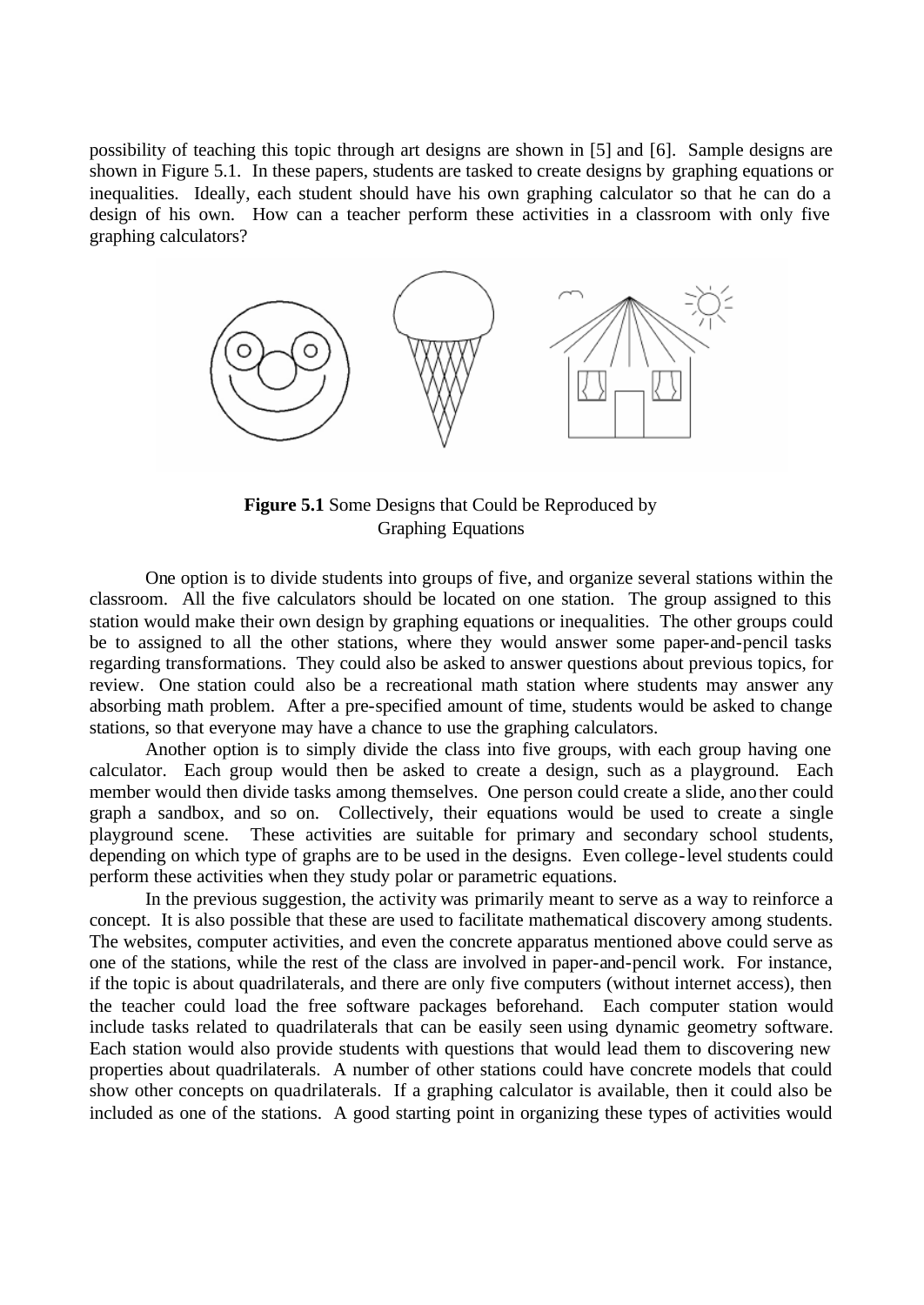be the Multicultural Math Fair website (http://.mathforum.org/alejandre/mathfair/index.html), again suggested in [2].

Back to the original scenario where there are five graphing calculators, it is also possible to use these to help students check their work. For instance, groups of students may be asked to solve limits on their seats and verify their answers using the graphing calculator. In this case, students make use of the graphing calculator only after solving each question. Since they need only a few minutes to check their solution, the five calculators would be enough for the needs of the entire class. If the lesson were on derivatives, each group of students could be given a graph on paper. Then, as a group, they help each other compute the slopes of the tangent lines at several points, and estimate how the graph of the derivative function would look like. They then verify their answers using the graphing calculators. They may then be asked follow-up questions related to points where a function attains an extreme value, and points where a function becomes non-differentiable.

In fact, a class can benefit from having just one graphing calculator especially if it comes with a projection screen. In this case, the calculator could be used by the teacher to illustrate an example, to help students visualize mathematical concepts, or to facilitate problem-solving which involve non-integer solutions. This also provides an opportunity where a disadvantage could be turned into a benefit. A large student-to-class ratio, primarily thought of as a drawback, would actually take less time to perform simulation experiments. A large number of students would make data-gathering more efficient since several students could perform simultaneous experiments. The activity suggested by Alejandre [2] is to use the computer or graphing calculator to store data gathered by the entire class. For instance, each student could perform experiments on the Monty Hall dilemma, while a pre-specified student could be tasked to encode all data into the available technological tool. Moreover, the data and the interpolated function could easily be displayed by the spreadsheet as students interpret and analyze their results. This is one way of turning a disadvantage into something that benefits the entire group.

#### **6. Concluding Remarks**

While it is true not all technological tools may be available in Philippine schools, it is also true that teachers could still manage ways to come up with creative and ingenious solutions to such circumstances. This paper could serve as a springboard from which Filipino teachers could build a base on. The important thing is not to focus on what is lacking, but to concentrate on what is available and on what can be done. Students themselves learn to be more resourceful, and to make the most of what they have.

#### **References**

- [1] Akiyama, J., Sakai, Toshinori, Torigoe, N., and Watanabe, Y. (2000) Nonstandard Ways of Teaching Standard Mathematics II. *Teaching and Learning Aids and Materials (Hands-on) in Mathematics Education (Topic Study Group 5)*, *of the Ninth International Congress on Mathematical Education*, Tokyo / Makuhari, Japan.
- [2] Alejandre, S. (2005) The Reality of Using Technology in the Classroom. *Technology-Supported Mathematics Learning Environments, Sixty-Seventh Yearbook,* National Council of Teachers of Mathematics, Inc.
- [3] Galindo, E. (2005) Mathematics Teaching and Learning Supported by the Internet. *Technology-Supported Mathematics Learning Environments, Sixty-Seventh Yearbook,*  National Council of Teachers of Mathematics, Inc.